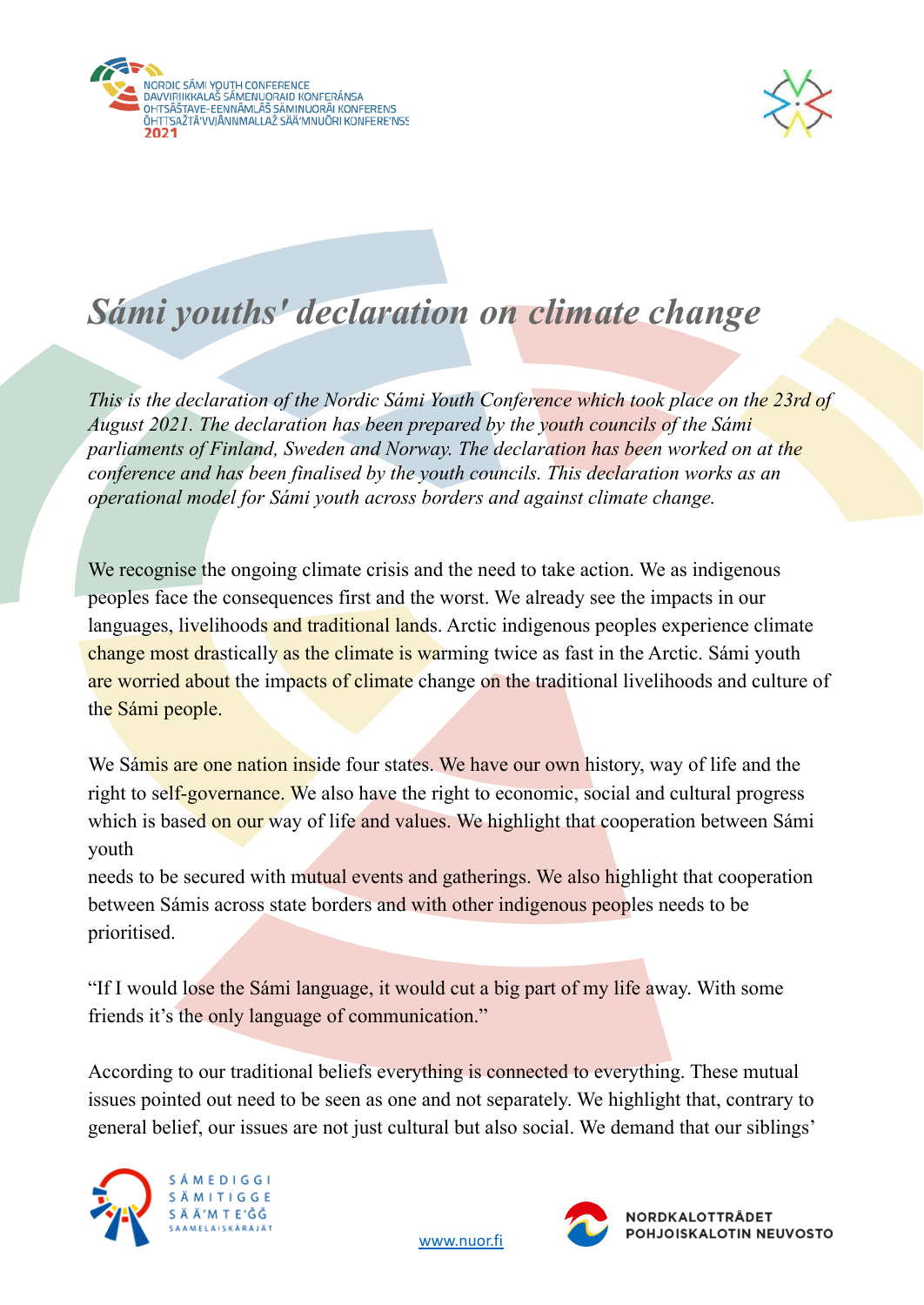



rights in the Russian side of Sápmi are improved and their rights to their mother tongue, culture and social action are secured.

The traditional Sámi way of life includes a connection to nature and the need to protect it. We Sámis have lived in nature and from nature from time immemorial. Our traditions also include respect for nature and we only take what is needed from it. Traditional Sámi lands are in a primary position for language revitalisation, maintaining traditional knowledge

and implementing self-governance. We highlight that these lands need to be secured for traditional livelihoods. This will give us the opportunity to protect these lands from environmentally harmful land use and keep our languages and culture alive.

"I just go running in the forest. I couldn't do that if there wasn't fresh air or some mining or something."

Our elders hold a significant amount of our traditional knowledge and it needs to be collected. We have the right to learn their skills and traditions that have not been passed down to

us. They also have a strong connection to the land that needs to be passed down to the future generations. We see the importance of governments funding possibilities to pass on traditional knowledge, but also possibilities for it being collected.

We demand lifting traditional knowledge as an equal reference when studying and discussing climate change, land acknowledgment and traditional livelihoods.

"I've learned many practical skills from my parents, grandparents and by working with community members and traditional livelihoods."

Indigenous peoples protect 80 percent of the biodiversity in the world. We recognise the interest in our lands for transitioning away from fossil fuel energy as wind power and hydroelectric companies find our land suitable for their energy production. This is at the expense of the indigenous peoples around the world and their traditional land and will only lessen the little wildlife left.



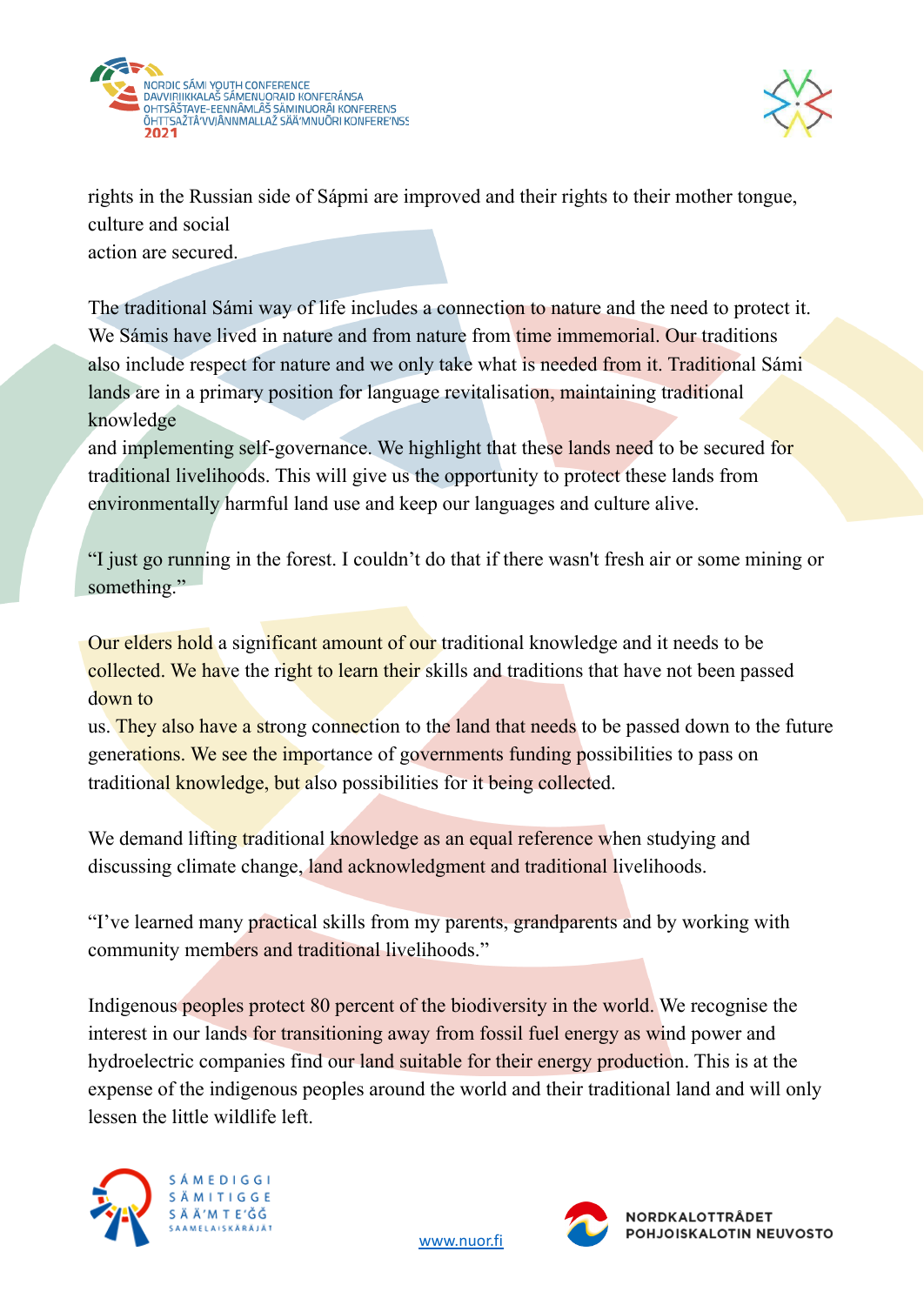



A third of the earth's carbon is in northern swamps, peat and old-growth forests. The old-growth forests in Sápmi are important carbon sinks. The hanging lichen and old forests are also crucial for reindeer. We demand that loggings in these forests end and the forests are protected while Sámi rights are respected and Sámi are included in decision-making.

As our culture lives through nature and the environment, we demand that the mining and energy companies restore nature to its original state. We demand stricter laws to control these companies' actions and to truly implement self-governance. We do not accept that these

companies merely inform us about their plans. We demand equal negotiations and the right to decline the projects.

There are many ongoing and temporarily beaten colonial (non-consensual) projects such as the Nussir mining company dumping their waste in Riehpovuotna, windmill plans in Trøndelag and

Rástegaisa in Norway, huge mining reservations in Enontekiö, Ivalo and Vuotso and governmental company Svea Skoge cutting old forest for example in Luokta-Mávas and Muonio Sámi villages in Sweden. We demand immediate suspension of these projects.

"Well it's really bad if the mines come to the forests, then reindeer herding and the whole Sámi way of life would be gone."

"Of course it matters, thinking about all the waste and how water would be destroyed."

We Sámi youth acknowledge the recent IPCC (Intergovernmental Panel on Climate Change) reports, especially the Special Reports on 1.5°C Degrees Warming and SROCC, as well as the 2021 IPCC WG1 AR6 report published in August 2021. The results draw an image of the Northern Indigenous homelands. Species critical to our survival and cultural preservation, such as reindeer, Arctic char and other salmonid fish, the Arctic fox and northern flora will become under extreme stress, potentially extinct in the next decades if the present course continues. A system change is now under way in our area, for the worse. Based on these scientific assessments, we demand immediate and equitable action for the Northern Indigenous peoples and the Sámi homeland especially - home of unique cultures, species and ecosystems. A loss here is a loss forever. The realisation of Indigenous rights,



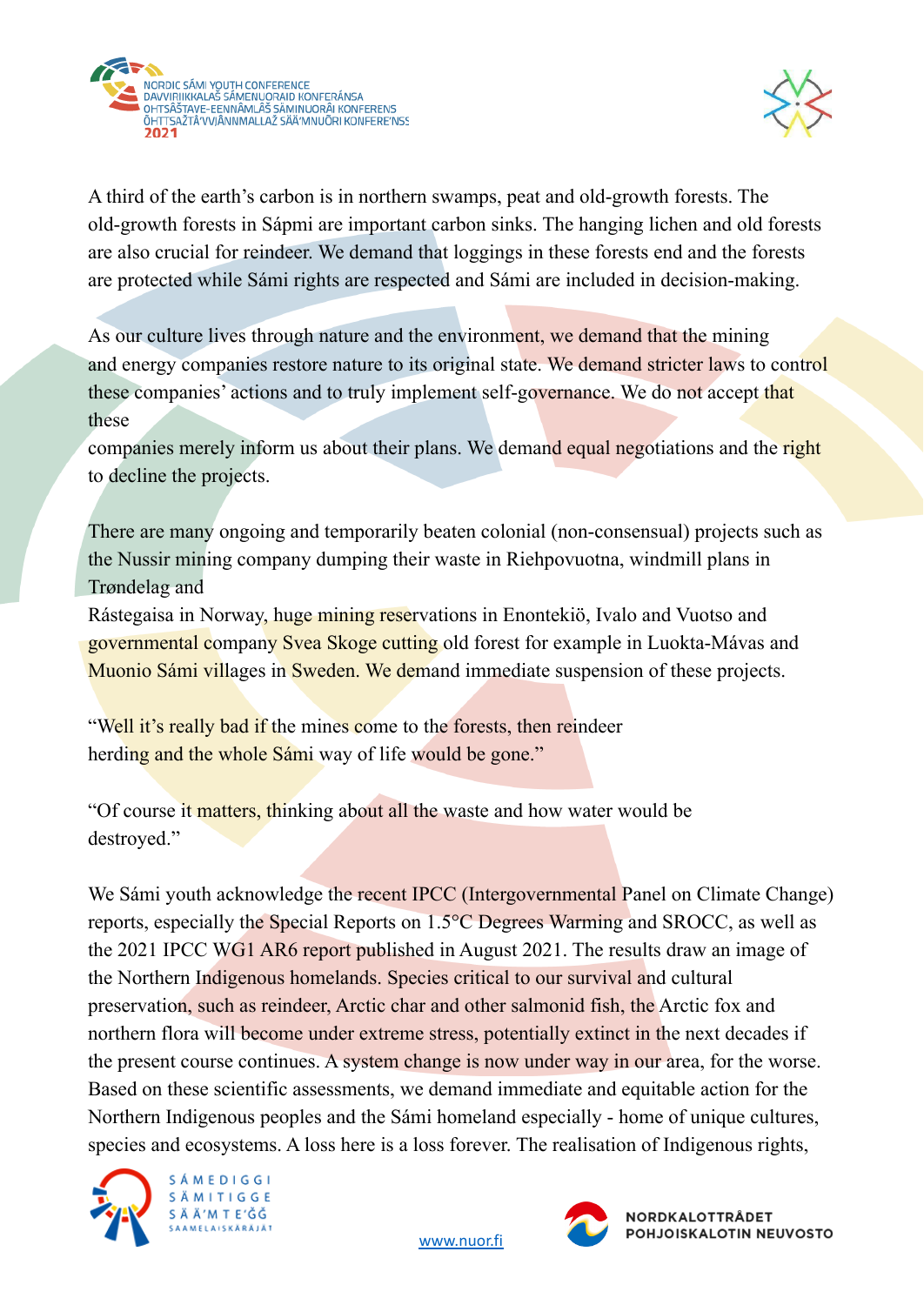



inclusion of Sámi knowledge in climate decisions and observations and the creation of safe zones for preserved intact landscapes combined with indigenous-led rewilding and restoration of already degraded habitats are urgently needed.

We demand immediate action against the climate crisis regarding the issues raised in the IPCC report. We have talked about the consequences of climate change and the impacts our community has been facing for years. We are not in a position to reduce the impacts and we need to start integration for our culture, languages and livelihoods to survive. As the IPCC

report gives brutal facts about the climate crisis, we demand that governments take the report seriously and listen to the science. Science is on our side.

We demand that we are equally involved in conversations regarding climate change at a national and international level as expert speakers and knowledge holders. We deserve reserved seats at negotiation tables and work groups. We demand concrete action and our own mechanisms to the laws to get the necessary support as we integrate to climate change.

We demand that governments commit to carbon neutrality and to the emission reductions pointed out by the IPCC. Government action should not weaken Sámi youths' livelihoods and culture. Before our lands have been sacrificed to be exploited and ruined but now the land is demanded to be used in green colonialism for actions against climate change. We will not take responsibility for climate change and sacrifice our culture and land for these actions as we are not responsible for the need of the actions.

We agree that the Sámis who use our lands and waters traditionally have the right to them. We highlight that traditional Sámi livelihoods are a crucial part of our culture. It is important for us to have access to these lands and waters as a huge part of our culture and identity is connected to them. Our ownership of these needs to be secured. We have the will to protect these lands and waters from competing land usage.

We recognise our traditional livelihoods - reindeer herding, fishing, hunting and gathering as strong identity builders and traditional knowledge holders. The practitioners of traditional livelihoods must be supported and embraced. We are extremely worried about the



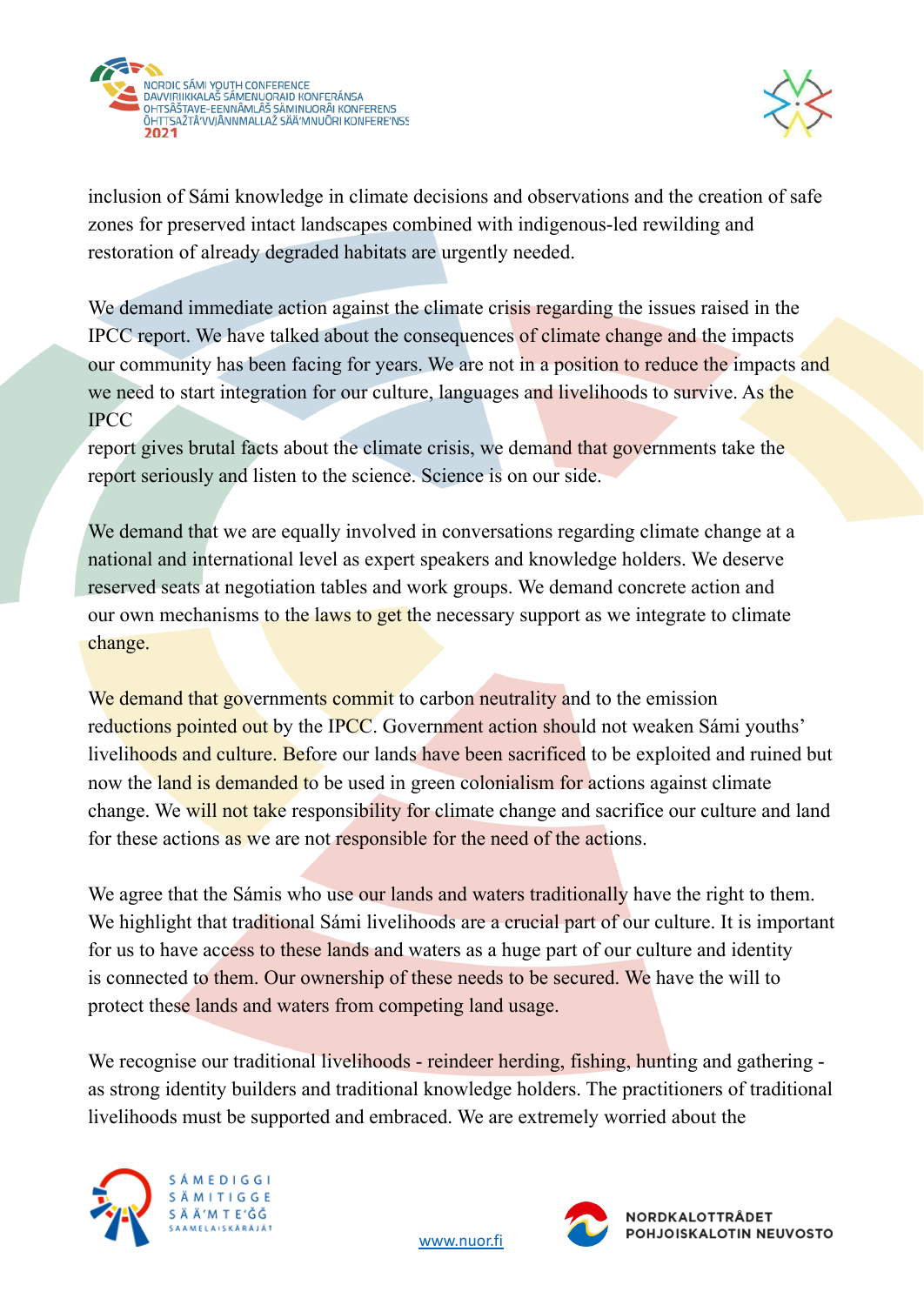



already visible impacts of climate change on the traditional livelihoods and the whole culture.

Reindeer grazing reduces the impacts of climate change. Reindeer eat the tundra plants and this reduces the shrubs and more sunlight is reflected into space. Because of climate change there are more parasites in reindeer. Unstable weather causes difficulties in reindeer herding and increases the risk of accidents. Because of increasingly changing weather the snow

and ice covers are not as predictable as they used to be and the ice cover keeps reindeer from getting food and causes starvation. We hope that the vehicles that are used in Sámi

livelihoods would be developed in a more low-emission way to be less polluting.

As the temperature of our atmosphere increases and the waters become warmer, it affects the fish species. We are worried that invasive species are spreading to the northern areas for example the introduced Pink Salmon and new different kind of insects. We are worried that the system change under way is undermining the very foundations of northern nature: the treeline is moving up and further north and aquatic temperatures of over 24 threaten immediate extinction of cold water adapted fish, such as Arctic Char, trout, grayling and other species. Proliferation of invasive species demonstrates a capacity to replace the endemic species of

our home areas. We are worried that waters are drying out, the lakes are getting smaller, algae is spreading and microplastic is found also in Sápmi waters. We recognise the injustice of the Deatnu river contract which violates the indigenous rights of the local Sámi community. We demand that this injustice is corrected and damage to the community is compensated. We also demand actions to restore and pass on traditional knowledge about fishing in every part of Sápmi through conversation across borders.

"We get good fish from our home shore."

Duodji is a livelihood that keeps us connected to our community, culture and way of life. Duodii is made personally for every individual and it tells members of the community for example where they are from. We recognise that duodji is dependent of our other livelihoods as

some of the materials are collected from reindeer and fish. As the climate is changing, also





NORDKALOTTRÅDET POHJOISKALOTIN NEUVOSTO

[www.nuor.fi](http://www.nuor.fi)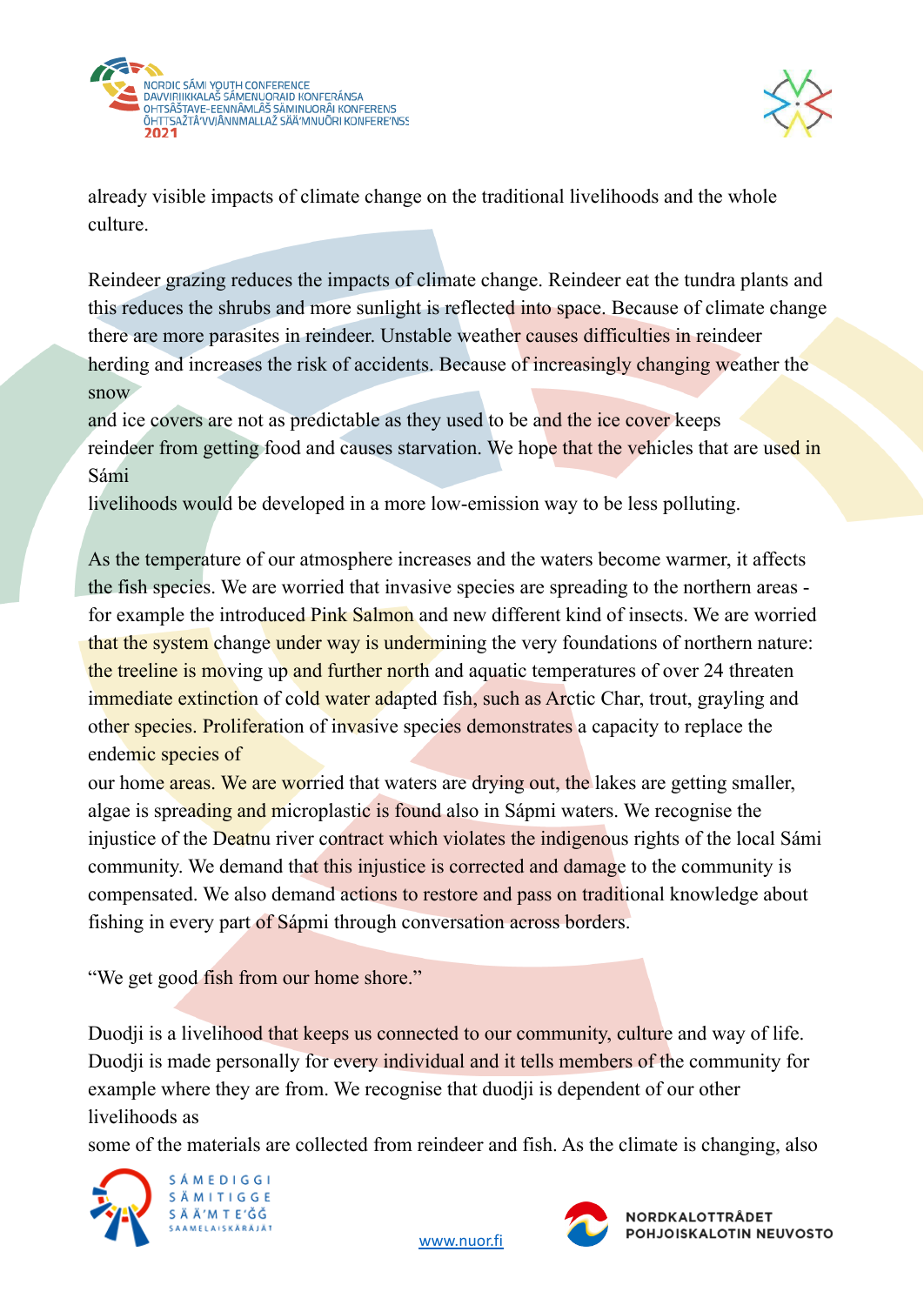



the ways and the amount of time in a year to use duodji change. This means that parts of the duodji are disappearing. We demand actions to collect knowledge of duodji to secure that the tradition and knowledge is passed on to next generations.

We recognise our traditional joik rising as it is no longer demonised by the church. More people are learning their families' joiks and receive income through it. We need more possibilities for people to present their talents in communal gatherings and smaller arenas but also professionally.

Language holds a huge place in a person's identity and in the community. We recognise that every Sámi child has the right to learn their mother tongue. We also recognise the needs of the youth and adults who have lost their language, but are breaking generational traumas and learning their mother language. Language rights relate directly to traditional livelihoods and handicraft, because if we lose the connection to these, we also lose our language.

We also have words that cannot be described in other languages. We are worried about climate change impacting our language as words for snow and other words for nature can disappear from our vocabulary. Sámi youths need to be supported and encouraged to speak their mother language.

Sámi youth have the right to use Sámi language in non-official settings, but also when communicating with officials. Sámi language education needs to be recognised as equal to other language studies as we have our indigenous right to speak, learn and use our mother language. We

demand a huge increase in the funding of Sámi education and services.

"We use the Sámi language on social media but also while playing video games."

We need more professionals educated in culturally sensitive mental health services but also more Sámi professionals so that our youth do not need to explain what they are feeling and going through. Sámi youths have the right to high quality, culturally and linguistically appropriate help and services as they go through multigenerational trauma and the anxiety of

impacts of climate change. Mental health and overall health services should be safe, accessible and available also outside of Sápmi. Data on the services and issues needs to be





[www.nuor.fi](http://www.nuor.fi)